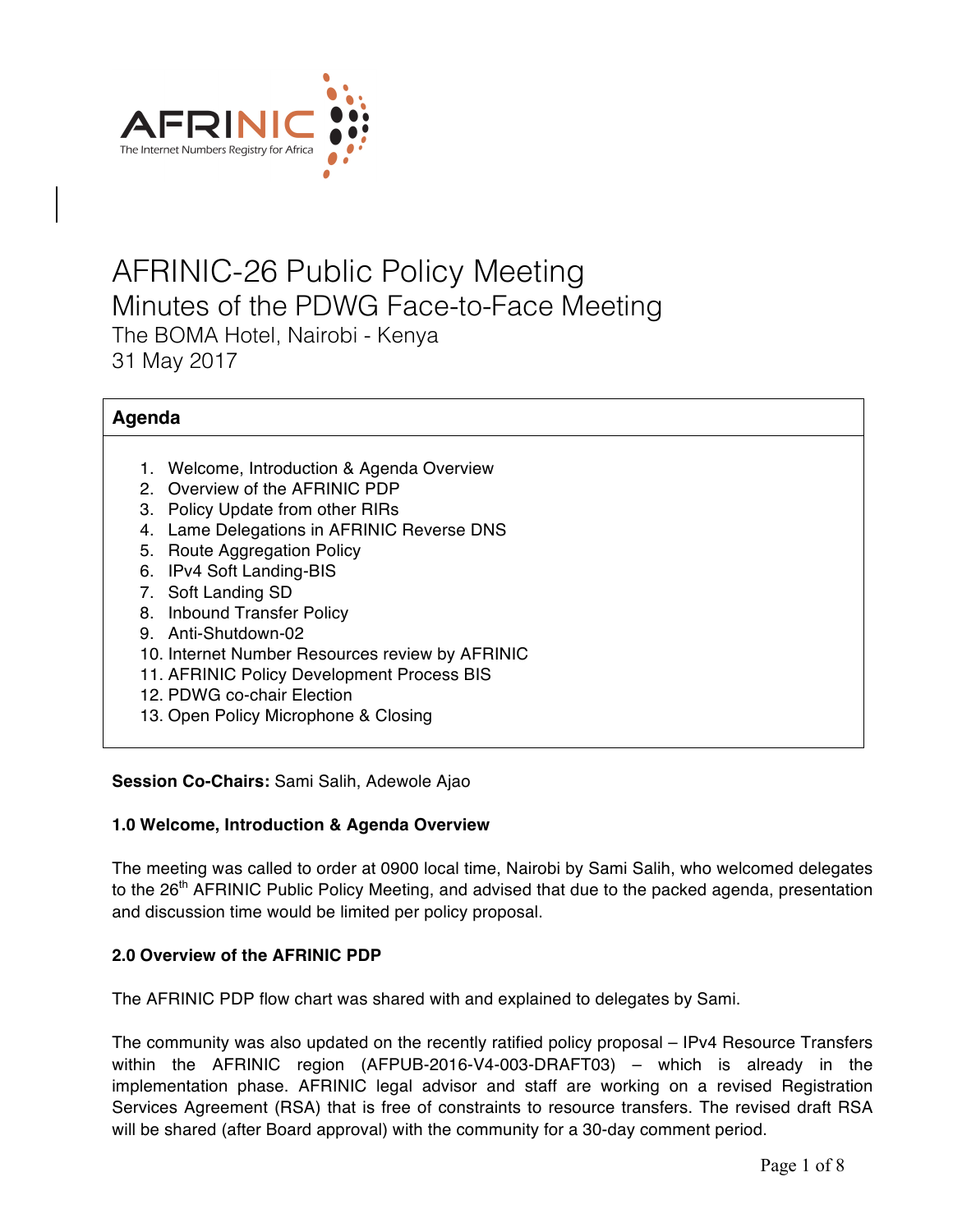## **3.0 Policy Update from Other RIRs**

Policy proposals under discussion in the communities of ARIN, RIPE, LACNIC and APNIC were respectively presented by Sean Hopkins, Marco Schmidt, Sergio Rojas and Paul Wilson.

#### **4.0 Policy Proposal: AFPUB-2017-DNS-001-DRAFT01 Lame Delegations in AFRINIC Reverse DNS**

Authors made the following remarks during their presentation:

- 8 expressions of support on the *rpd* mailing list were observed by authors.
- No objections except for concerns about staff resources as communicated by staff in their assessment report.
- On the observation by staff about the recommendation to have explicit wording on how to handle legacy resource DNS records, authors advised they would not do this, so as not to treat legacy resource holders any differently.
- The comment from staff about expounding on "unanswered communications" would be looked at and considered by authors.

Comments and questions from delegates were noted as follows:

- Lameness checks should be run on spot when creating objects rather than later. Authors advised that this bit should be left to staff at implementation, as the proposal mainly targets to clean existing lameness as well as mitigate future lameness.
- Authors were asked to explain if legacy resources, as well as "minority" records are covered by this policy and if legacy resources were included during computation of their lameness statistics. A question was also asked about the amount of DNS traffic hitting AFRINIC NS as a result of lame DNS records.
- Authors stated that "minority" records are outside AFRINIC control (those are from other RIRs) and cannot be provided for in the proposal, and that legacy resources will not be treated special in anyway either – and that if there are rdns records for legacy resources, they too will be checked the same way.
- A concern was raised about why this proposal has been co-authored by 2 AFRINIC staff noting that because of this very reason, the proposal appears to be addressing an operational level matter – perhaps negating the need for the policy proposal in the first place.
- Authors noted that the proposal addresses the need to auto-delete lame DNS records from the WHOIS database, and that because these records were created by members, the same members need to authorize any actions by AFRINIC to remove those records from the WHOIS database; and the only way for members to authorize is through the PDP. The action by staff is also meant to sensitize the community on the need to have a clean whois database, which is the ultimate goal.
- The process of whois object cleaning should be separated from that of lame DNS delegation removal.
- A question about workload on staff was raised and experiences from other RIRs on the lameness process. ARIN responded that it was never implemented due to ambiguous definitions of lameness. APNIC said the workload involved in implementing such a policy would be non-trivial.

#### **Co-Chair Decision:** *No Consensus – proposal goes back to list for further discussion.*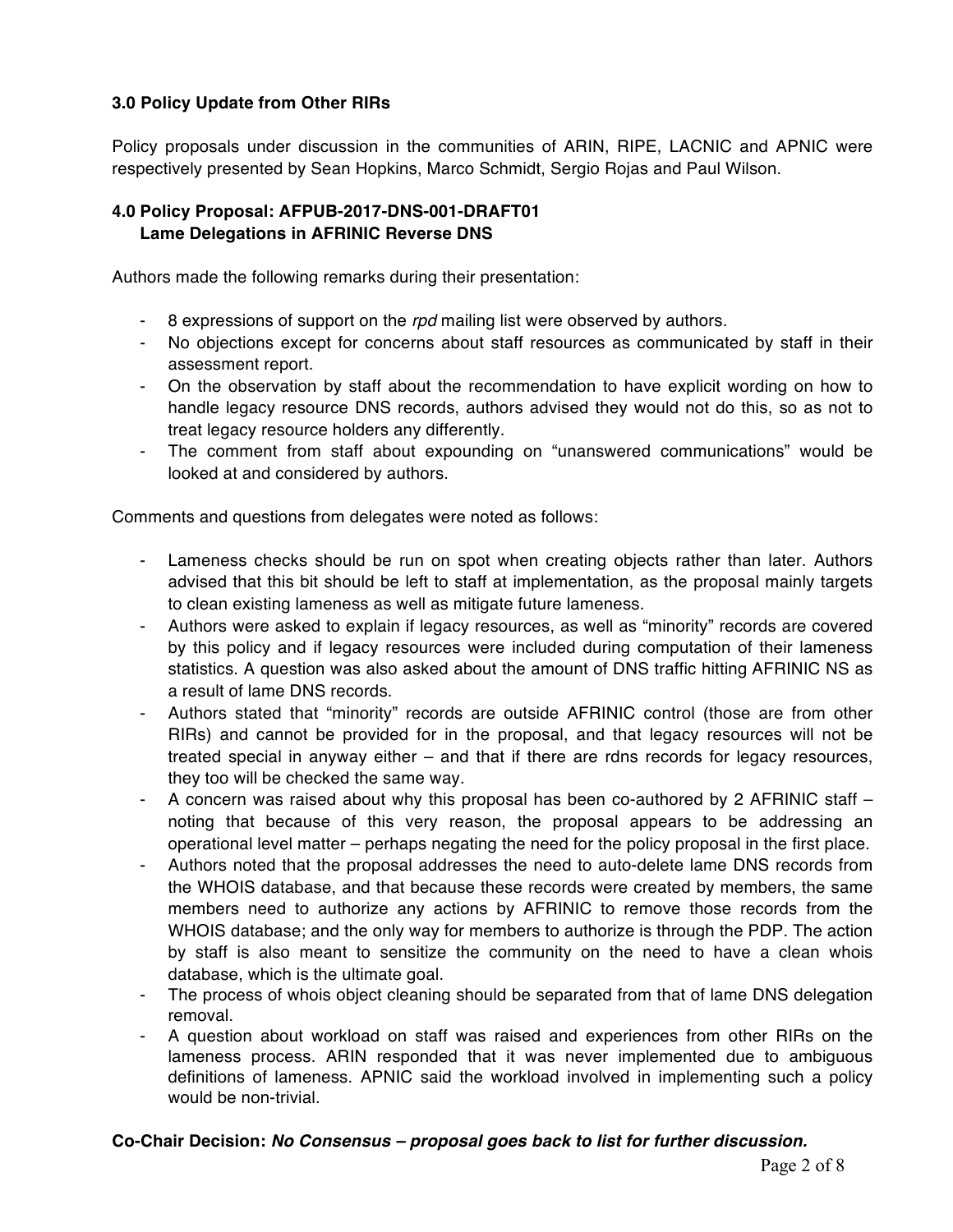## **5.0 Policy Proposal: AFPUB-2017-V4-002-DRAFT-01 Route Aggregation Policy**

The author made the following remarks on the proposal above:

- Although the routing table size cannot be currently decreased or improved, it can still be enlarged through RIR allocation practices.
- To avoid further enlarging it, AFRINIC needs to aggregate approved requests, by treating multiple requests from one member as one request, evaluate them at once and issue resources at once for all.

Remarks and comments from delegates:

- The proposal appears unneeded since we are in the process of transitioning out of IPv4 to IPv6.
- The process of aggregating should be best left as a staff effort.
- Staff already does what this proposal is putting in place and hence the author should consider to abandon the proposal.
- Staff indicated in their assessment report that the proposal is not implementable as written and it is not specific enough as written, and that if the proposal were more specific about the amount of space to reserve, perhaps it would be easier to interpret.

#### **Co-Chair Decision:** *No Consensus – proposal goes back to list for further discussion.*

#### **6.0 Policy Proposal: AFPUB-2016-V4-001-DRAFT-04 IPv4 Soft Landing BIS**

The following highlights were shared by authors:

- The soft-landing policy currently in use (ratified 11/11/2011) does not make any distinction for allocation practices between existing and new members and does not make any provisions for supporting IPv6 deployments.
- This proposal addresses the above issues by reserving a dedicated block for IPv6 deployment. It also sets maximum issuable size at /18 in phase 1 of exhaustion and removes the /24 minimum prefix limitation.
- It also sets the planning window from 12 to 8 months while setting the maximum prefix to /22 in Phase 2 of exhaustion.
- In reaction to the staff comments, authors agreed to keep the minimum issuable prefix to /24, instead of doing away with it altogether.

Reaction from delegates:

- It is better to avail the IPv6 deployment reserve to new LIRs only.
- The AFRINIC Board should not be involved in determining what to do with the reserved block (in current CPM 5.4.7.2) and this proposal seems to address this matter.
- This proposal is designed to address the soft-landing spirit and intent of fair distribution and is good for the community.
- Concerns were raised that authors of this proposal promised to withdraw it at the last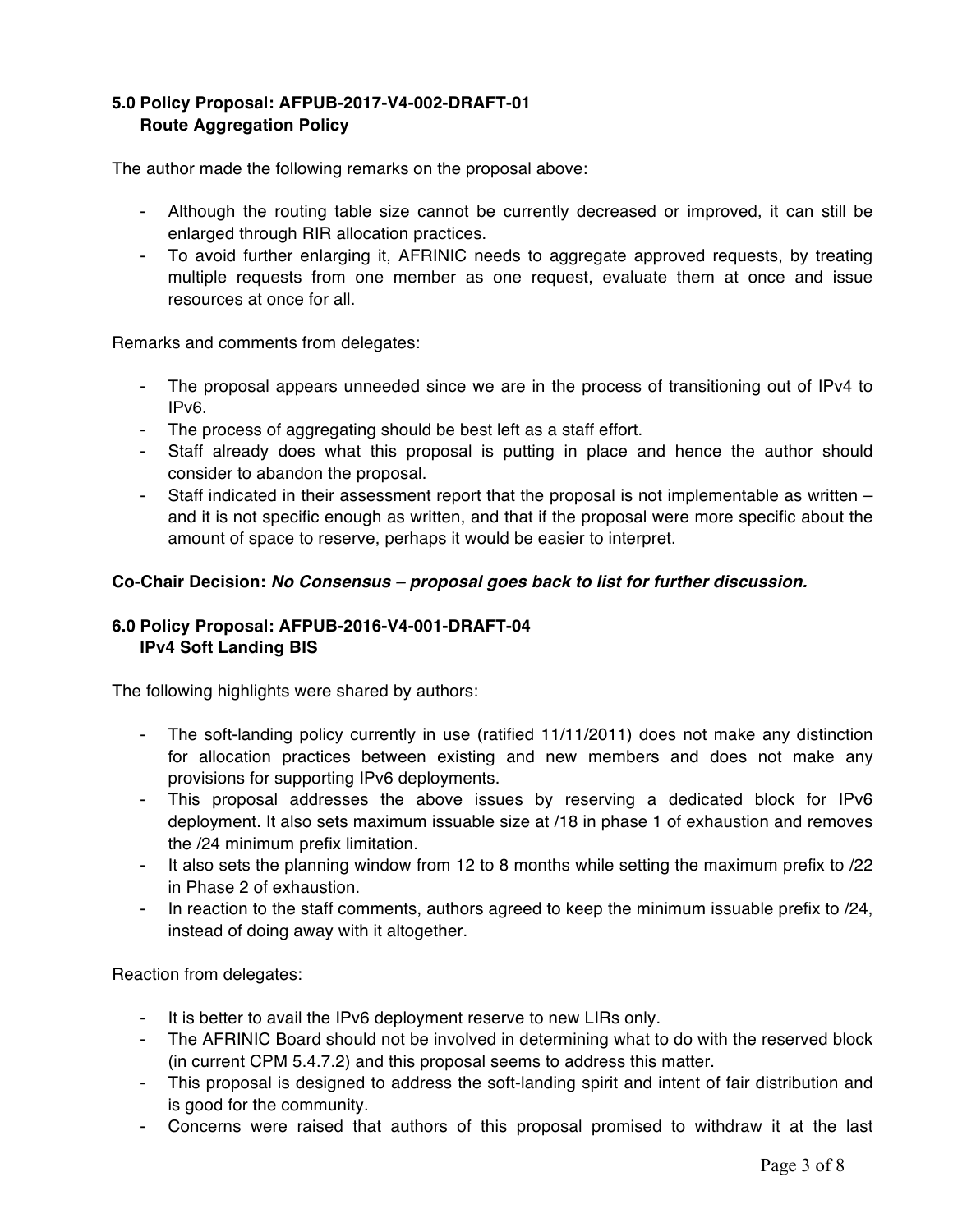meeting in Mauritius. Authors clarified that there has never been such a promise.

#### **Co-Chair Decision:** *No Consensus – proposal goes back to list for further discussion.*

## **7.0 Policy Proposal: AFPUB-2017-V4-001-DRAFT-03 Soft Landing SD**

Remarks from authors:

- Authors feel that certain provisions of the current soft-landing policy are not consistent with the objective of ensuring that allocations are managed in the best interests of the AFRINIC community.
- This proposal sets a maximum of /16 in exhaustion phase 1, and disallows allocations (for a period of 2 years) to organizations that have consumed this maximum.
- Sets /20 as the maximum in exhaustion phase 2.
- Sets /24 as the minimum.
- Authors proposed to make some text modifications for clarity as recommended in the staff assessment report.

Comments and reactions from delegates/community:

- AFRINIC staff recommended rewording 5.4.4.2 and 5.4.4.1 to make them clearer.
- It was proposed that the two teams authoring Soft Landing SD and Soft Landing BIS work together to marry the best points from the two proposals.
- It was noted that averages (based on maximum allocation size) don't work well because the policy would penalize some operators over others, especially the large ones.
- Co-Chairs were asked to lead the effort to converge the two proposals into one.
- It was noted that on the issue of fairness to large operators, as this is the last  $/8 -$  it is not right to give a big chunk of this remaining space to a few large members.
- The community is not just ISPs but a combination of many companies covering many sectors all needing IP addresses.

#### **Co-Chair Decision:** *No Consensus – proposal goes back to list for further discussion.*

## **8.0 Policy Proposal: AFPUB-2016-GEN-002-DRAFT-01 Inbound Transfer Policy**

Authors remarks:

- AFRINIC has the lowest amount of IPv4 space than any of the RIR regions.
- As such, when AFRINIC depletes its current space, there will still be a need for further IPv4 addresses on the continent.
- There may also be circumstances where companies wish to use specific IPv6 resources and ASNs that are unavailable on the continent.
- While the community has voiced concerns that enacting a transfer policy will result in the flow of resources off the continent, this policy addresses this concern by purely catering for inbound transfers, without allowing or affecting transfers flowing out of the continent to other RIR service regions.
- The proposal does no harm to AFRINIC and the community in any way. We only stand to gain.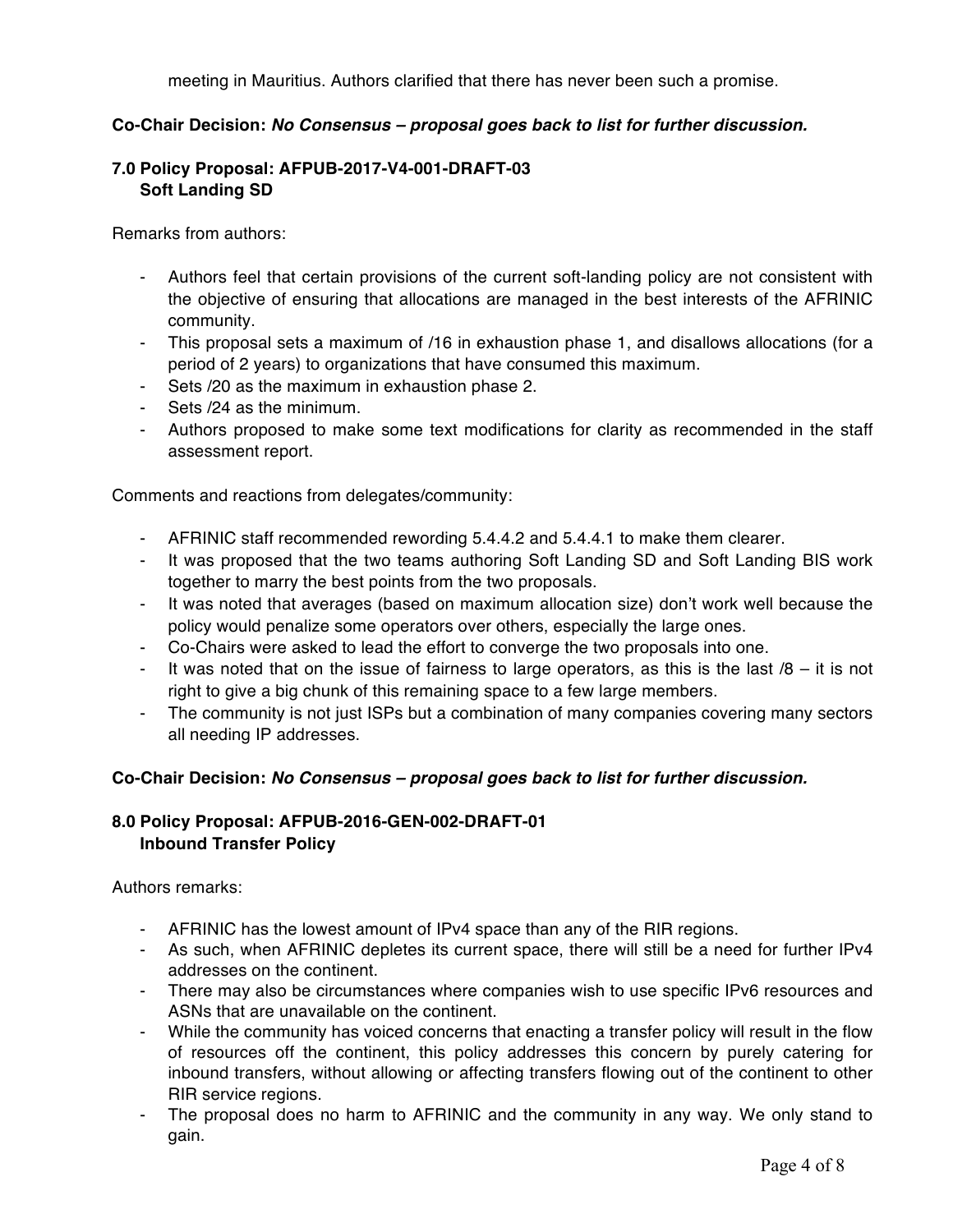Comments from delegates/community:

- This proposal should be discussed later, when it's actually relevant and not now. It is not needed by the community at this point.
- Others noted that the policy does no harm to AFRINIC as it only brings in more resources, and therefore makes sense.
- The policy is unfair on other regions as they have less stock of IPv4 than us, hence we do not need it.
- The Policy is unfair to others because it does not allow bi-directional transfers.
- Authors seem to contradict themselves as they preach quick transition to IPv6 a principle that seems to collide with the intent of this policy – by delaying IPv4 lifetime.
- Author should add a trigger to make the policy only take effect in exhaustion phase (author indicated willingness to make such a modification)

## **Co-Chair Decision:** *No Consensus – proposal goes back to list for further discussion.*

## **9.0 Policy Proposal: AFPUB-2017-GEN-001-DRAFT-02 Anti-Shutdown-02**

Remarks from authors:

- Over the last few years, governments have been shutting down free and open access to the internet in order to push political agendas.
- These shutdowns have been shown to cause economic damage and hurt the citizens of the affected countries.
- The Internet is a human right and shutting it down will impinge on aspects of Articles 12, 19 and 20 of the Universal Declaration of Human rights as proclaimed by the United Nations General Assembly in Paris on the 10<sup>th</sup> of December 1948.
- If an individual or entity believes that a shutdown has occurred, or is in process, the entity or individual shall communicate this to AFRINIC.
- AFRINIC shall then appeal to the community for evidence of the alleged shutdown, and a two-week period shall be given for submissions.
- The evidence shall then be submitted to the AFRINIC governance committee for evaluation and adjudication and the committee is free to use whatever means they choose in their deliberations and investigations. These deliberations and investigations should be completed within two weeks of the submission of evidence.
- The actions shall apply to the government of the country in which the shutdown is occurring, and to any entities in which the state holds greater than 50% shareholding.
- In the event of an internet shutdown performed at the order of a government that is either total or partial; for a period of 12 months following the end of the shutdown – AFRINIC will allocate no resources to all entities of such government.
- In the event of a transfer policy existing, AFRINIC shall not assist or participate in any transfers to any of such government's entities.
- All sub-allocations and assignments of space within said country involving said government entities shall cease.
- In the event of a government performing 3 or more such shutdowns in a period of 10 years all resources to all such government's entities shall be revoked.
- There is an exclusion from this policy for all academic and educational institutions, irrespective of their relationship to the governments concerned.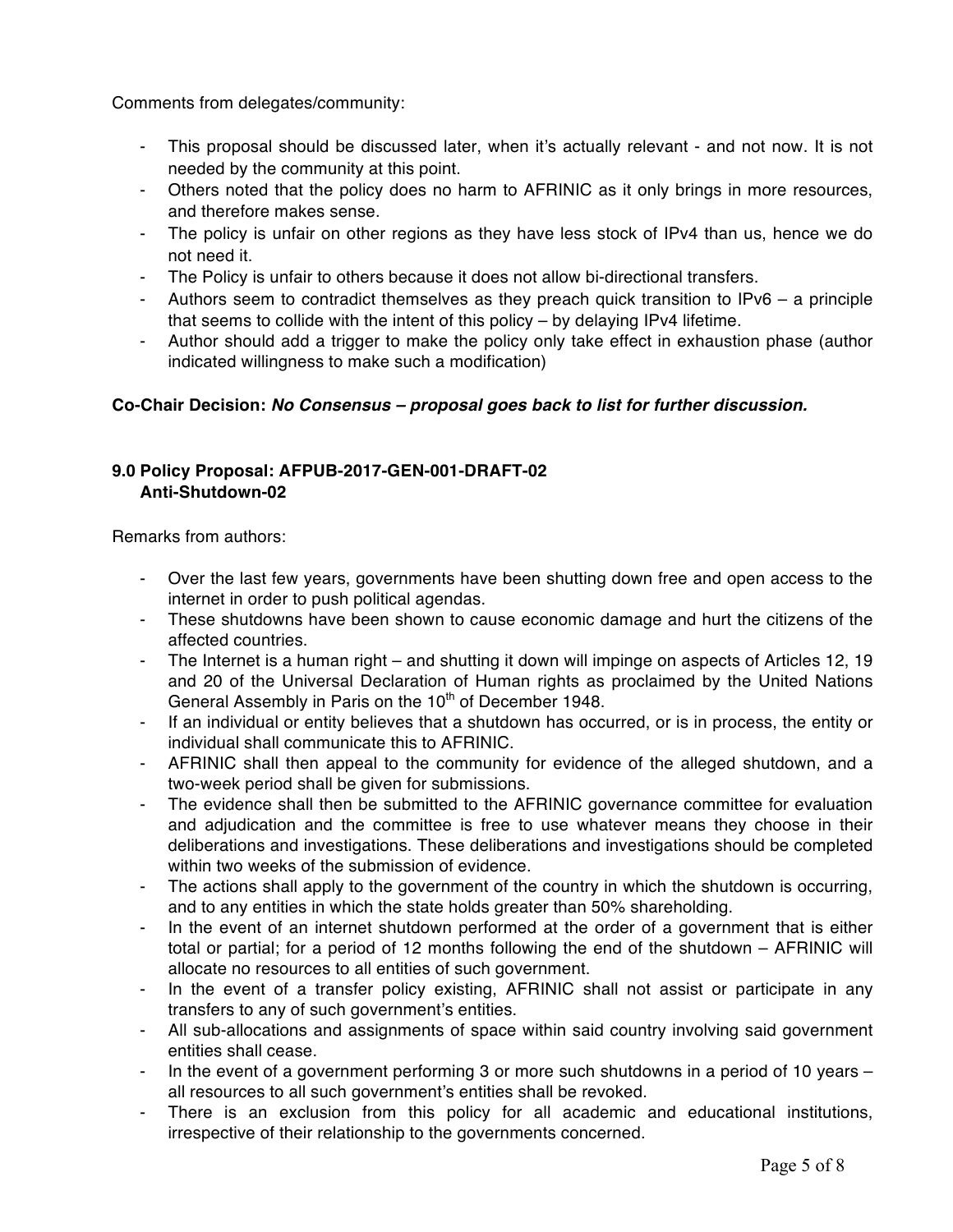Comments and reactions from the community:

- Liquid Telecom, the authors of this proposal and also the connectivity sponsor disconnected the internet at this workshop to prove the shutdown point, but the act is very unprofessional as the workshop objectives are beyond this policy proposal.
- The AFRINIC PDP is not the right forum for discussing such internet shutdown issues.
- AFRINIC assessment clearly states the proposal is not implementable and we should not even be discussing it.
- The Problem statement doesn't fit within scope of PDP.
- AFRINIC does not have the resources to judge that a shut-down and its reasons were legitimate or not.
- RIR number allocation policies are based on needs, not political considerations, and this proposal is misplaced.
- Authors should revise the proposal to punish governments while minimizing collateral damage to citizens/end users.

## **Co-Chair Decision:** *No Consensus – proposal goes back to list for further discussion.*

# **10.0 Policy Proposal: AFPUB-2016-GEN-001-DRAFT-04 Internet Number Resources Review by AFRINIC**

Remarks from authors:

- The proposal allows AFRINIC to conduct regular reviews of resource utilization held by members.
- All resources whose usage in not in compliance with the Registration Services Agreement and policies shall be recovered.
- Reviews and audits can be triggered by a whistleblower, requested by a member concerned, or initiated by AFRINIC at its discretion.
- All recovered resources can be reallocated at AFRINIC discretion.

Comments from the community:

- Correctness of WHOIS data is important and this proposal contributes to ensuring correct whois data.
- The proposal is necessary in these days of massive cyber security threats.
- Audits should be done in cooperation between members and AFRINIC.

## **Co-Chair Decision: Consensus - Proposal will move to last call.**

## **11.0 Policy Proposal: AFPUB-2017-GEN-002-DRAFT-01 AFRINIC Policy Development Process BIS**

Authors' remarks:

- The proposal is based on intensive discussions that have been happening about the current PDP on the rpd mailing list.
- Best practices from the IETF and the PDPs of other RIRs were consulted as authors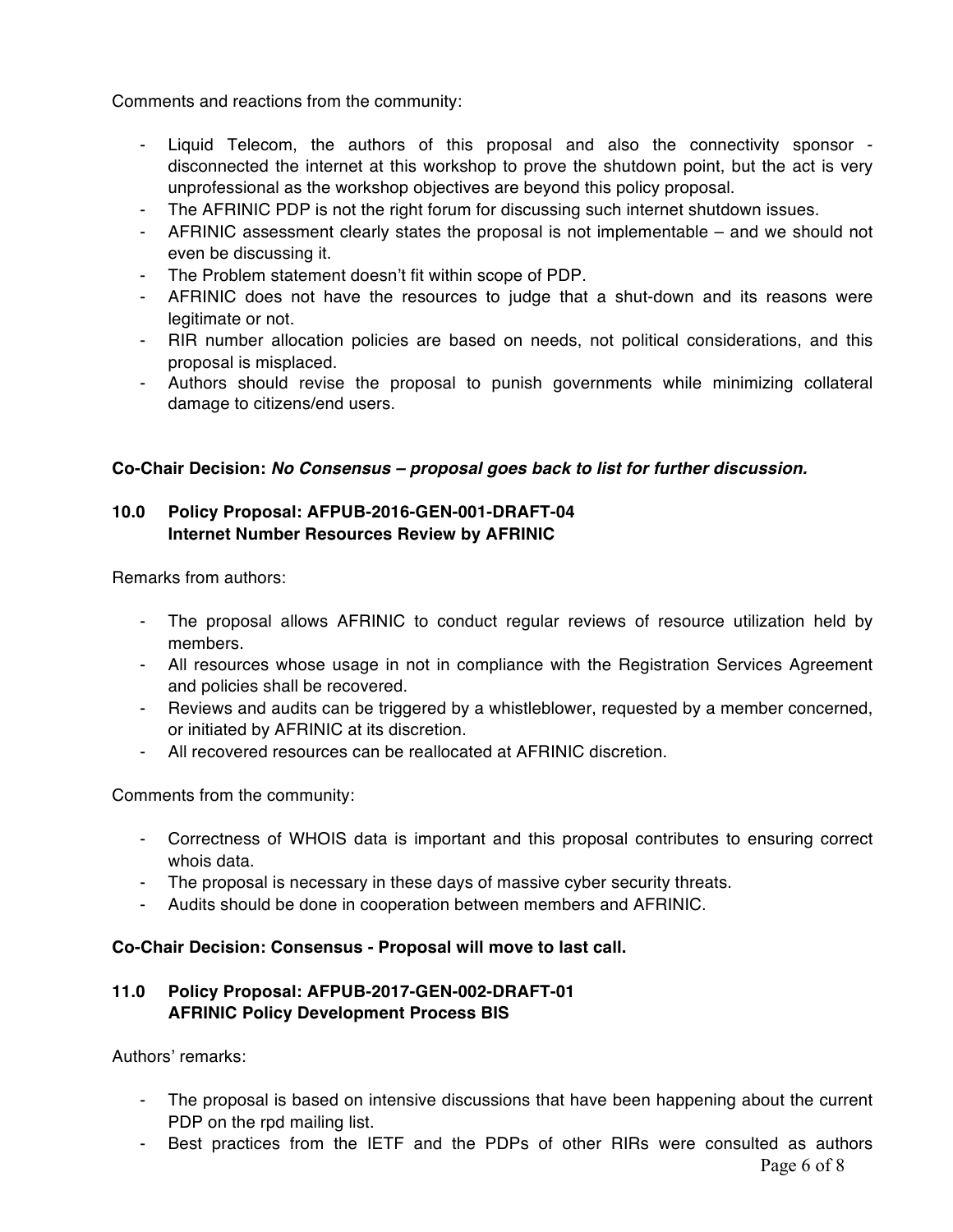developed this proposal.

- Introduces concept of Chair & Vice Chair.
- Clarifies some matters like election and responsibilities of chair and vice–chair.
- Introduces procedures for appeal and appealable actions, while clarifying more on the variance process.
- Detailing of the consensus process and introducing different policy proposal phases and powers of chair and vice-chairs at each phase.

Comments from delegates and the community:

- Concerns around consensus decision by one chair, instead of two co-chairs as in the current process, were voiced.
- The new process appears to have many loops and processes, hence could be time consuming. It may need to be simplified to make proposal life cycle shorter
- A better illustration should be produced by authors.
- There needs to be a consensus process to abandon a policy proposal.
- Where the is a need for the CEO to make decisions (in absence of both chair and vice) the CEO should not decide alone.

#### **Co-Chair Decision:** *No Consensus – proposal goes back to list for further discussion.*

#### **12.0 PDWG co-chair election**

The Nominations Committee (NomCom 2017) Chair indicated that only one candidate (Adewole Ajao) responded to the call for nominations that was issued on 17 March 2017 and closed on 22 April 2017. Adewole Ajao was consequently reappointed by the community to serve another twoyear term (June 2017 – June 2019) as the Policy Development Working Group (PDWG) Co-Chair.

#### **13.0 Open Policy Microphone and Closing**

The following were observed during the Open Microphone session:

- Policy Implementation Experience Report: AFRINIC staff shared a report that details aspects of the Consolidated Policy Manual and how AFRINIC interprets these aspects while evaluating requests for number resources from members. Members were urged to use the PDP to air any clarifications if they felt that staff should be interpreting these aspects differently.
- Code of Conduct: Co-chairs to maintain order within the PPM such that discussions are civil and all inclusive.

| Summary of co-chair decisions on proposals discussed during AFRINIC-26    |                                                      |                 |  |
|---------------------------------------------------------------------------|------------------------------------------------------|-----------------|--|
| Proposal                                                                  | <b>Outcome</b>                                       | <b>Comments</b> |  |
| Lame Delegations in AFRINIC<br>Reverse DNS<br>AFPUB-2017-DNS-001-DRAFT-01 | No consensus; back to list for<br>further discussion |                 |  |
| Route Aggregation Policy                                                  | No consensus; back to list for                       |                 |  |